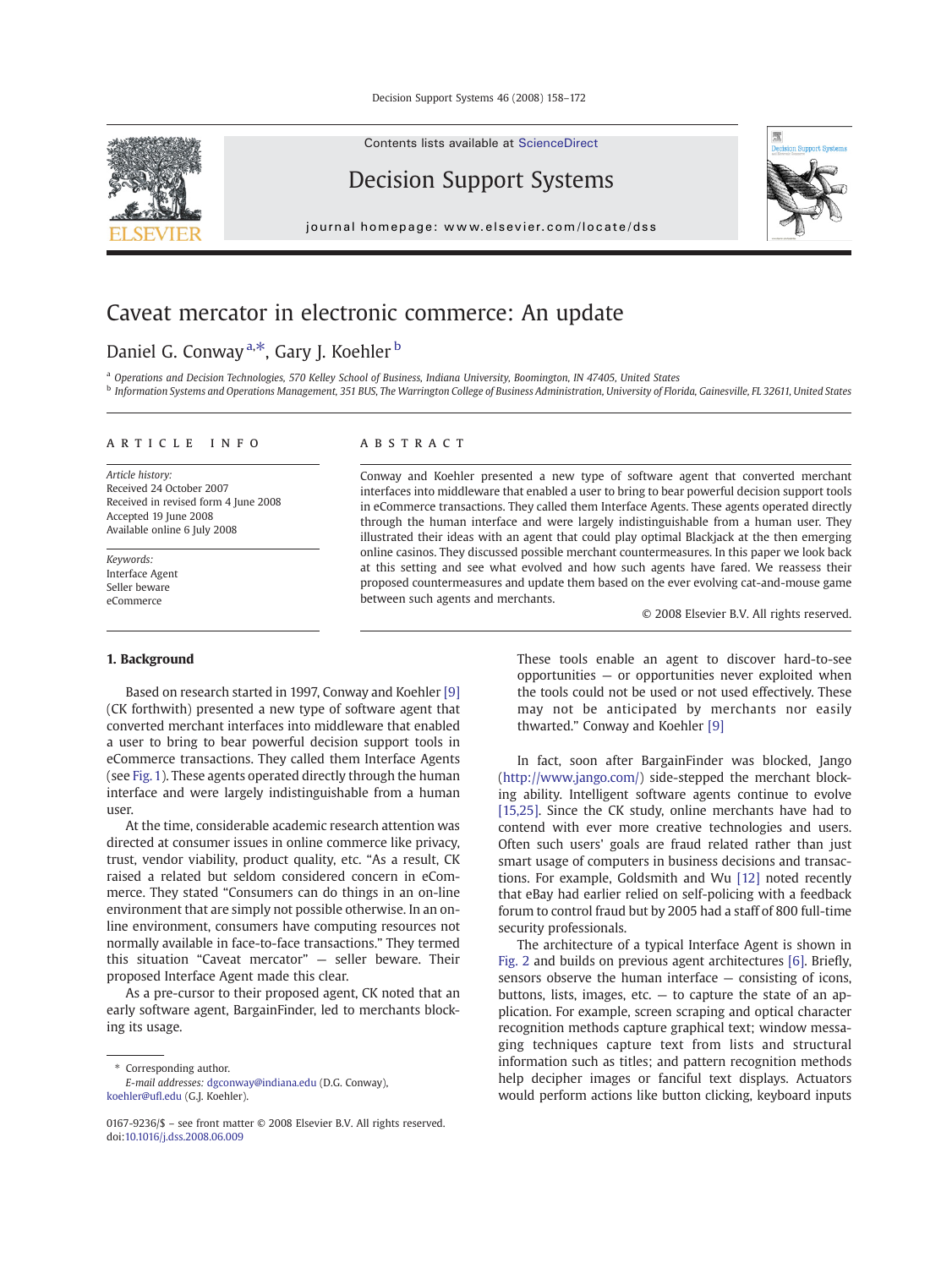<span id="page-1-0"></span>

Fig. 1. Interface Agent.

to text-fields, mouse movements, and the like. These are indistinguishable from human actions but are issued using programmatic methods controlled by the Interface Agent. The assessment component decided on how to navigate the interface, fill-in information or call up a decision support system (DSS) component to make decisions. It also monitored responses to check for consistency, merchant "cheating" or mistakes.

Li and Sun [\[24\]](#page--1-0) extend the idea of an Interface Agent "to provide a causal connection between the application interfaces and the knowledge model of the Interface Agent." They term these Reflective Intelligent Interface Agents. Others have offered related ideas. For example Vahidov and Kersten [\[29\]](#page--1-0) promote an architecture, called decision stations, that merge an active DSS with agent technology. Vahidov and Fazlollahi [\[28\]](#page--1-0) look at yet another approach.

CK illustrated their ideas with an agent that could play optimal Blackjack at one of the then emerging online casinos. Briefly, some casino games can be beaten by an astute player employing optimal (or at least near-optimal) game play. Under the then prevailing rules, Blackjack is one such game.

"Playing blackjack optimally is not easy for a human being. One must track the state of the remaining cards and vary their playing and betting strategy. Optimal play depends only on the state of the deck, the dealer's exposed card, one's hand and the rules of play. Optimal bets depend on the current state of a blackjack deck, the rules of play and the current bank size of the bettor. The sheer number of states possible prohibits one from knowing optimal betting in a traditional casino setting where such information must be memorized. Optimal play beyond that for a full deck is virtually impossible to know with certainty. Both optimal betting and optimal play are approximated by professional blackjack players in real casinos …." Conway and Koehler [\[9\]](#page--1-0)"However, in on-line casino gambling, one can employ computer-assisted play and betting with impunity and play optimally." Conway and Koehler [\[9\]](#page--1-0)

Using an Interface Agent having a DSS that could determine optimal play given the current Blackjack game state, they tested their agent to play at Island Casino (an online casino that has since seen been absorbed by a competitor) which used a browser-based java applet to deliver the game interface.

CK reported the results of roughly 85 hours of play (28,910 hands) by their Interface Agent. Each hand of play

"… includes interpreting the screen (determining the original cards dealt, the new cards dealt during the hand's play, the outcome, any status messages, etc.) deciding how much to bet, deciding how to optimally play the hand (both with the original hand and any subsequent decisions as the hand was played-out), all the back and forth communication to the casino, etc." Conway and Koehler [\[9\]](#page--1-0)

The net result was profitable as predicted. Furthermore, the monitoring component detected no significant deviations from expected outcomes. That is, it appeared the casino was offering a fair game.

In the long run, no merchant (the casino in their study) could survive if a significant portion of its consumer base used an Interface Agent to attain unanticipated transactional advantages. CK documented changes made by Island Casino to thwart professional play during the course of their research (about a 9 month period). They also discussed possible merchant countermeasures.

In Section 2 we review the merchant countermeasures recommended by CK and look back over the almost 10 years since their research to see what happened to provide a backdrop to suggest a new slate of possible merchant countermeasures in Section 3. In the intervening years several Interface Agents emerged. Two were proprietary and not available for general use. One, LS, played at a large number of different online casinos and games. A second one, called PRO, played in online games of skill. These systems andWinHoldEm [\(http://www.winholdem.net/\)](http://www.winholdem.net/) developed by Ray E. Bornert II to play Texas Hold'Em, are documented in the Appendix. The experiences with these are used as anecdotal information in the remainder of the paper. Although these agents were used in online casino games and in online games of skill, they are not the only enterprises vulnerable to Interface Agent use. In Section 4 we discuss other examples and general



Fig. 2. Interface Agent architecture.